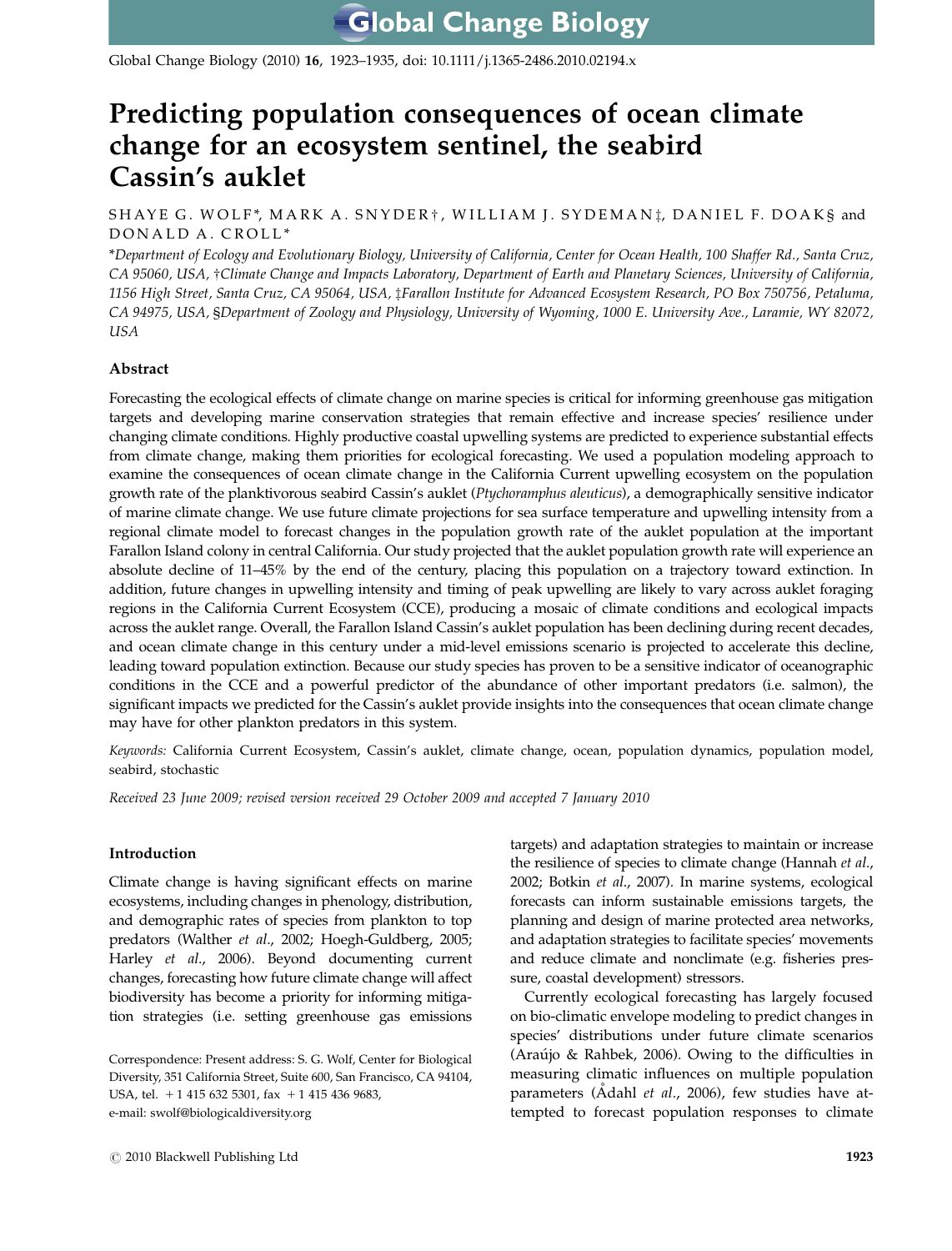change (Hunter et al., 2007; Jenouvrier et al., 2009). However, climate conditions (Helmuth et al., 2006) as well as population responses to climate conditions can vary across species' ranges (Saether et al., 2003; Grosbois et al., 2006; Cheal et al., 2007; Wolf et al., 2009), highlighting the importance of forecasting climate change impacts at the population level.

We use a population dynamics modeling approach coupled with a regional climate model (RCM) to forecast population change for an ecosystem sentinel, the seabird Cassin's auklet Ptychoramphus aleuticus inhabiting the California Current Ecosystem (CCE), a coastal upwelling ecosystem along the west coast of North America. Coastal upwelling systems are among the most productive marine ecosystems that are predicted to experience substantial effects from climate change (Snyder et al., 2003; Diffenbaugh et al., 2004), making them priorities for ecological forecasting.

The CCE is sensitive to changes in ocean temperature and in the timing and intensity of winds that influence biological productivity in this system. Productivity is largely driven by seasonal equatorward winds that drive the upwelling of cold, nutrient-rich water into the euphotic zone and stimulate phytoplankton production (Huyer, 1983). Decreases in upwelling-favorable winds and the influx of warm surface water, which occur during El Niño events, and delays in the onset of upwelling can have dramatic ecosystem consequences, including failures in breeding and recruitment, higher mortality, and population declines across trophic levels (Barber & Chavez, 1983; Sydeman et al., 2006; Barth et al., 2007). Recent RCMs for the CCE project that the timing and magnitude of upwelling will change significantly within this century (Snyder et al., 2003; Auad et al., 2006). Snyder et al. (2003) projected that future changes in upwelling will be heterogeneous temporally and spatially throughout the CCE, with increases in some regions and seasons, decreases in other regions and seasons, and delayed onset of upwelling in some areas, notably in the northern CCE.

Cassin's auklets have proven to be sensitive ecological indicators of ocean climate change in the CCE (Sydeman et al., 2006; Lee et al., 2007; Wolf et al., 2009) as well powerful indicators of population change for other marine predators (i.e. Chinook salmon) in this system (Roth et al., 2007), making them useful for ecological forecasting. Key demographic rates for Cassin's auklets have been linked to ocean climate indices (Bertram et al., 2001, 2005; Lee et al., 2007; Wolf et al., 2009). The mechanisms underlying the relationships between auklet demography and ocean climate conditions – i.e. the linkages between oceanographic indices, auklet zooplankton prey, and auklet demographic rates – have also been well-studied (Bertram et al., 2001; Abraham & Sydeman, 2004, 2006; Hipfner, 2008). Precipitous declines in the Cassin's auklet population at the Farallon Islands (75% or more since the early 1970s) and in the world's largest Cassin's auklet colony in British Columbia (Bertram et al., 2000) have been attributed to changing oceanographic conditions, making it a species of conservation concern due to climate change (Lee et al., 2007).

Here we use climate projections for the end of the century from a RCM for the CCE to forecast changes in the population growth rate of one of the largest Cassin's auklet populations in the United States, Southeast Farallon Island. We also evaluate predicted ocean climate change for two other important Cassin's auklet populations – Castle Rock in northern California and San Miguel Island in southern California – to assess the potential consequences of climate change across the auklet range in California. Finally, we highlight the challenges in making ecological forecasts even when using high resolution climate models and a well-understood study species.

### Materials and methods

#### Study site

Southeast Farallon Island (hereafter 'Farallon Island'), California (37.7 $\mathrm{N}$ , 123.00 $\mathrm{V}$ ), supports one of the largest populations of Cassin's auklets in the United States estimated at 105 000 breeding birds in 1971 (Manuwal & Thoresen, 1993; Lee et al., 2007). Under a cooperative agreement with US Fish and Wildlife Service which manages the Farallon National Wildlife Refuge, PRBO Conservation Science (formerly Point Reyes Bird Observatory) monitors this population; field methods are described in Pyle (2001), Abraham & Sydeman (2004), and Lee et al. (2007). Based on at-sea observations of auklets (Ainley et al., 1990b; Yen et al., 2004), mean and maximum foraging distances estimated for other auklet populations from telemetry data (Adams et al., 2004; Boyd et al., 2008), and evidence that the Farallon population is resident (Ainley et al., 1990a), we approximated the foraging range for this population as a rectangle extending 80 km north-and-south and 60 km east-and-west of the colony (Fig. 1). Foraging ranges for Cassin's auklet breeding populations at Castle Rock (41.76 $\rm\degree N$ , 124.25 $\rm\degree W$ ) in northern California and at San Miguel Island (34.08°N, 120.25°W) in the Channel Islands in southern California (Fig. 1) were approximated as polygons extending approximately 80 km north-and-south and east-and-west of these colonies.

### Overall approach

First, we determined relationships between auklet demographic rates and oceanographic conditions in the foraging range of the Farallon auklet population using a 26-year dataset (1980–2005) from which both auklet survival and breeding success information was available. Second, we characterized oceanographic conditions in the Farallon auklet foraging range, as well as in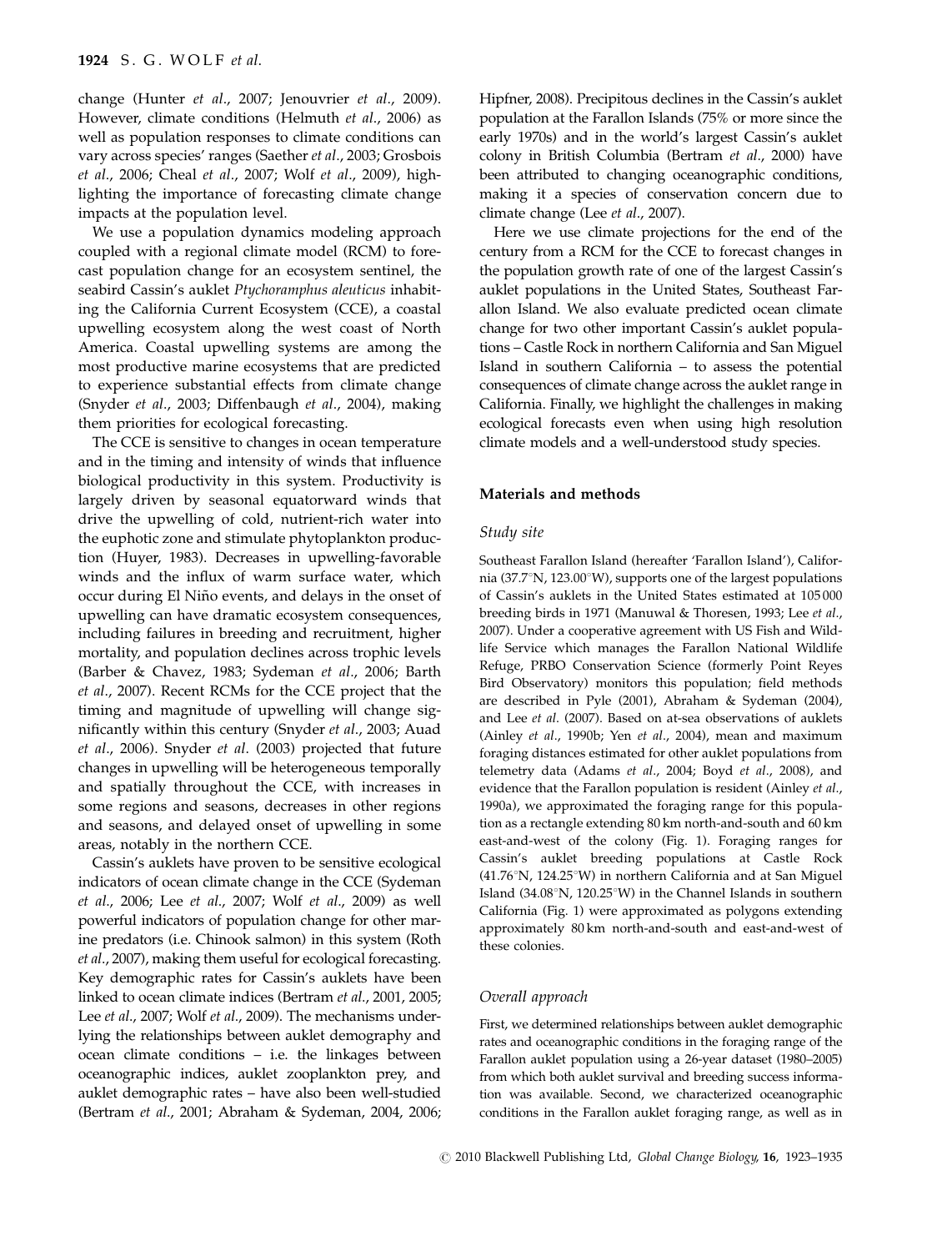

Fig. 1 Map of study regions. Auklet colony sites are denoted with a dot and the foraging region surrounding each colony is outlined as a polygon.

the two other study regions, from outputs of the RCM for the 'current' (1980–1999) and 'future' (2080–2099) model periods run under a mid-level emissions scenario. Third, we built a stochastic population dynamics model for the Farallon auklet population, with demographic rates modeled as a function of ocean climate conditions, to estimate the change in the auklet population growth rate between the current and future periods.

# Relationships between auklet demographic rates and oceanographic conditions

Observed oceanographic conditions. We characterized oceanographic conditions in the auklet foraging range at Farallon Island using two indices: sea surface temperature (SST) and Bakun's upwelling index (UI) which approximates local upwelling intensity (Schwing et al., 1996). We chose these indices because they are important indicators of productivity in this system, are significantly related to auklet demographic rates or auklet prey abundance (Abraham & Sydeman, 2004, 2006), and are available as outputs from the RCM. Oceanographic variables were averaged spatially over the auklet foraging range and temporally over the auklet breeding

season (March–August) and nonbreeding season (September of the prior year through February of the current year). We chose these time periods based on prior studies indicating that conditions during the winter are important for explaining annual variation in auklet survival (Lee et al., 2007) and conditions during the breeding season are important for explaining annual variation in breeding success (Wolf et al., 2009).

SST was derived from PATHFINDER version 5.0 data at 4 km spatial resolution provided by the NOAA Pacific Fisheries Environmental Laboratory (PFEL) [\(http://las.pfeg.noaa.gov/](http://las.pfeg.noaa.gov/oceanWatch) [oceanWatch\). Since Pathfinder data were available only from](http://las.pfeg.noaa.gov/oceanWatch) [1985 onward, we calculated monthly means for 1980–1984 from](http://las.pfeg.noaa.gov/oceanWatch) [daily SST measurements taken from Farallon Island as described](http://las.pfeg.noaa.gov/oceanWatch) [in Abraham & Sydeman \(2004\). Monthly Pathfinder and](http://las.pfeg.noaa.gov/oceanWatch) [monthly Farallon Island means were highly correlated](http://las.pfeg.noaa.gov/oceanWatch)  $(r^2 = 0.92, 1985-1999,$  $(r^2 = 0.92, 1985-1999,$  $(r^2 = 0.92, 1985-1999,$  Pathfinder SST = 0.735 + 0.978  $\times$  [Farallon](http://las.pfeg.noaa.gov/oceanWatch) [SST\). We used this equation to estimate SST monthly means for](http://las.pfeg.noaa.gov/oceanWatch) [1980–1984 when Pathfinder data were unavailable to create a](http://las.pfeg.noaa.gov/oceanWatch) [complete 1980–1999 SST time series. UIs were calculated from 6](http://las.pfeg.noaa.gov/oceanWatch) [hourly values of the Bakun's UI centered at 37.5](http://las.pfeg.noaa.gov/oceanWatch)°N, 123.5°W at 1° [spatial resolution provided by the NOAA PFEL \(http://las.](http://las.pfeg.noaa.gov/las6_5/servlets/dataset) [pfeg.noaa.gov/las6\\_5/servlets/dataset\).](http://las.pfeg.noaa.gov/las6_5/servlets/dataset)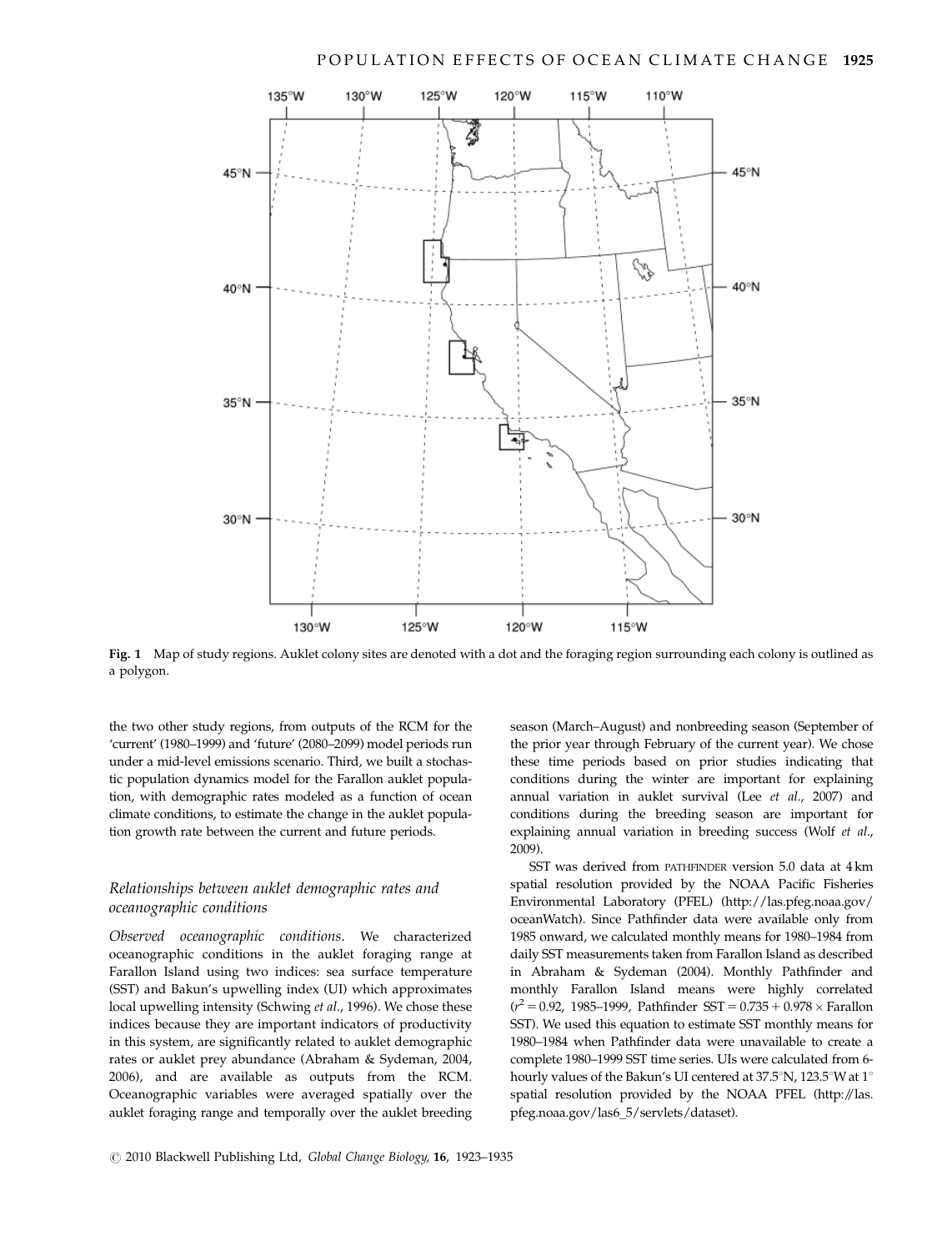Auklet demographic rates. We estimated annual auklet breeding success and survival rates during 1980–2005 using the long-term dataset from Farallon Island. Annual breeding success was calculated as the average number of chicks fledged per breeding pair from all breeding attempts, including relay attempts (eggs laid after the first breeding attempt fails) and second brood attempts (eggs laid after the first breeding attempt successfully fledges a chick).

We modeled and estimated apparent annual survival probability ( $\varphi$ ) and recapture probability ( $\rho$ ) in program MARK (White & Burnham, 1999) using live resighting data of marked individuals. Recapture probability was used as an estimate of breeding probability (i.e. the proportion of a population attempting to reproduce in a given year). All individuals were marked as chicks at 20–30 days of age. The first capture occasion was the year when a marked bird was first resighted and subsequent years were treated as recaptures. The resighting period was defined as the breeding period (March–August) each year during which individuals were assigned as present (observed in breeding attempts) or absent (not observed). Apparent survival probabilities include permanent emigration which we could not estimate from our data. We treated age as a constant in our models since all captured birds had attained reproductive maturity. In total, 349 individuals were resighted as breeders in nest boxes between 1982 and 2005.

We fitted a fully time-dependent Cormack–Jolly–Seber model with *year* as a categorical variable and sex as a group effect, with  $\varphi$  (year  $\times$  sex)  $\rho$  (year  $\times$  sex) as our global model. We tested the fit of the global model by estimating the variance inflation factor  $(\hat{c})$ , a measure of data overdispersion, calculated with two estimation methods: as the observed model deviance divided by the mean bootstrapped deviance, and as the mean observed  $\hat{c}$ divided by the mean bootstrapped  $\hat{c}$ . For our global model,  $\hat{c}$  was 1.17 and 1.34 for these two estimation methods, respectively, indicating little overdispersion. We also tested for goodness of fit (GOF) in U-CARE (Choquet et al., 2005) which provided a low  $\hat{c}$ estimate (1.09). The global test and component tests in U-CARE were not significant except for the directional test 2CT for trap dependence which was significant for males  $(\chi_{19}^2 = 42.19)$ ,  $P = 0.002$ ). Based on the GOF tests, we proceeded with our global model and used an inflation factor of 1.34 in the remaining analyses.

Relationships between oceanographic conditions and demographic rates. We used linear regression to test for significant relationships between mean annual breeding success and oceanographic conditions averaged over the breeding and nonbreeding seasons of 1980–2005. We used mark–recapture models to evaluate relationships between annual survival and recapture probabilities and oceanographic covariates. We created an a priori model set that included all reduced models of  $\varphi$  (year  $\times$  sex)  $\rho$  (year  $\times$  sex). We then tested the top models that included year by substituting *year* with the annual oceanographic indices, SST, UI, or SST and UI, for that year. Oceanographic indices were averaged over two different seasons (breeding and nonbreeding) using two different functional relationships: a linear function of the mean seasonal oceanographic index and

a nonlinear accelerating function of the mean seasonal oceanographic index (i.e. seasonal mean<sup>2</sup>). We found the most parsimonious model for recapture probability while holding survival in its most parameterized form and then modeled survival with recapture probability in its most parsimonious form. The most parsimonious models were identified with Akaike's information criteria (AIC) corrected for small sample sizes ( $AIC_c$ ) (Burnham & Anderson, 2002). In addition to the most parsimonious model  $(\Delta AIC_c = 0.0)$ , models with  $\triangle AIC_c$  scores  $\leq$  2 can be considered to have received strong support. We used analysis of deviance (ANODEV) to determine the significance of covariate effects (Grosbois et al., 2006) and calculated the amount of variation accounted for by covariates as [DEV ( $\varphi$  covariate)-DEV ( $\varphi$  constant)]/[DEV ( $\varphi$  time-dependent)–DEV ( $\varphi$  constant)], where DEV was the deviance for survival models with covariate, constant, and time effects, respectively (Skalski et al., 1993).

#### RCM projections

We used the output of the RCM RegCM2.5 which has been well-validated for the California Current region (Snyder et al., 2003) to project future ocean climate scenarios for the study sites. In order to provide realistic forcing, the RCM was driven by boundary conditions from a fully coupled global climate model, the National Center for Atmosphere Research Climate System Model, which includes outputs from component dynamic atmosphere, ocean, sea ice, and land surface models (Dai et al., 2001). The model was run for two time periods, 1980–1999 and 2080–2099, with a horizontal resolution of 40 × 40 km, under a mid-level ACACIA-BAU (A Consortium for the Application of Climate Impact Assessments Businessas-Usual) emissions scenario. The RCM runs are discussed in greater detail in Snyder & Sloan (2005) and have previously been used to estimate the impact of climate change on endemic oaks in California (Kueppers et al., 2005).

Output from the RCM was used to generate daily values for SST and the surface meridional and zonal wind components for each grid cell of each study site. To evaluate changes in upwelling, we calculated a daily UI, equivalent to the Bakun's UI (Bakun, 1973), from the meridional and zonal wind components. To do so, wind components were converted to wind stress  $\tau$  by applying the following equation:

$$
\tau = \rho_a \times C_d \times |v| \times v \ (N \ m^{-2}),
$$

where  $\rho_a$  is air density,  $C_d$  is the empirical drag coefficient, and  $v$  is the wind vector with magnitude  $|v|$  (Schwing *et al.*, 1996). Wind stress was used to estimate UI as described in Pickett & Schwing (2006):

$$
UI = -mtv \times \tau/f \quad (m^3 \text{ s}^{-1} 100 \text{ m}^{-1} \text{ of } \text{coastline}),
$$

where  $-mtv$  is the mass to volume conversion (100 m coastline/1025  $\text{g m}^{-3}$ ) and f is the local Coriolus parameter. We calculated seasonal (breeding and nonbreeding) mean SST and UI for the current (1980–1999) and future (2080–2099) periods for each study region.

We used two methods to create sets of current and future oceanographic conditions for Farallon Island for use in the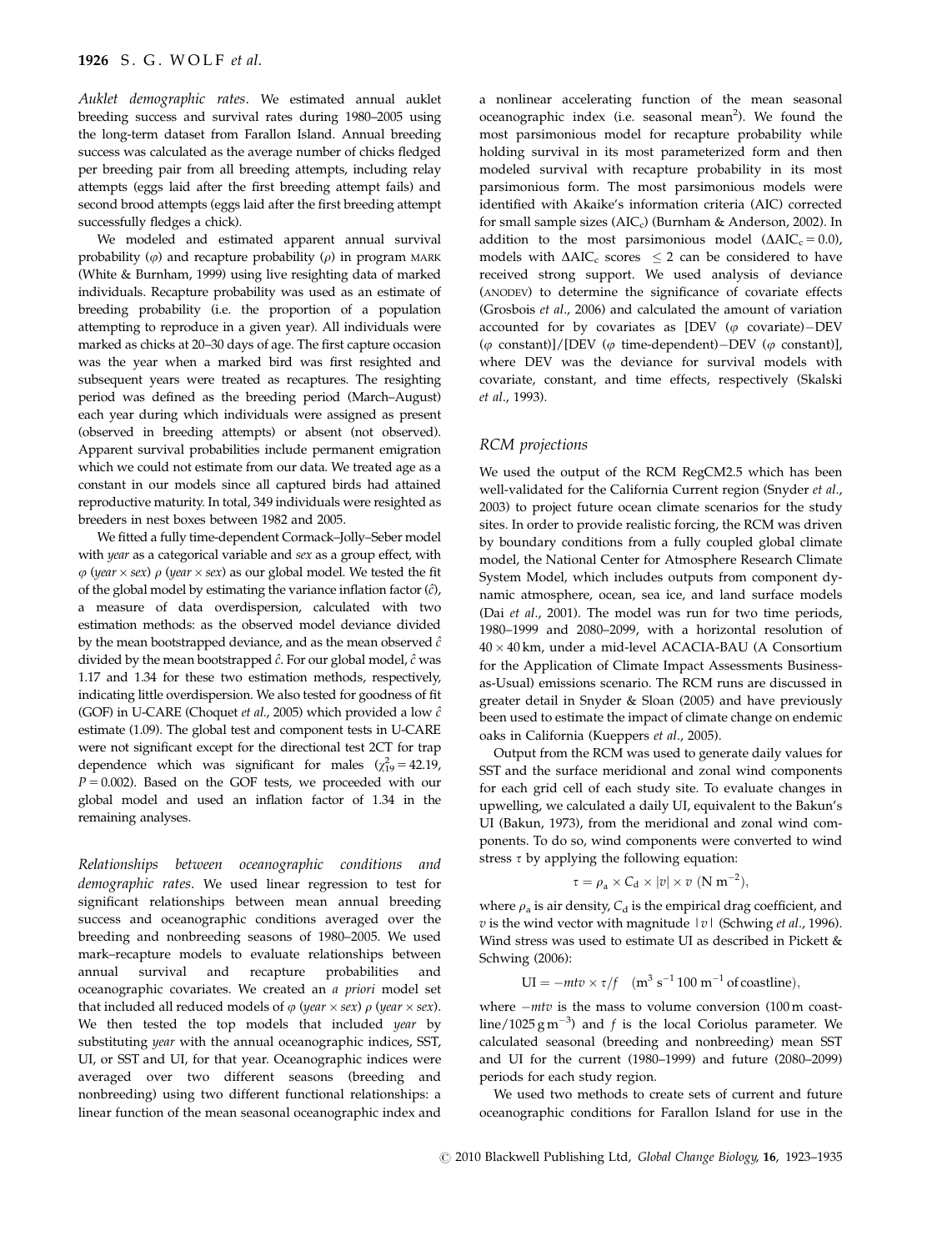auklet population model. In the first method, following Kueppers et al. (2005) and Stralberg et al. (2009), we used observed climate data during 1980–1999 for the current period. To create a climate projection for the future period, we averaged RCM monthly SST and UI outputs across years to produce one set of monthly mean values for the current and future periods. We calculated the differences between the RCM monthly means for the current and future periods and added these monthly mean anomalies to the observed monthly means of SST and UI for 1980–1999 to create the future climate projection (hereafter, 'method 1'). In the second method, we compared RCM monthly outputs with observed monthly means of SST and UI for the 1980–1999 period. We used linear regression between these datasets to develop a correction for the current RCM monthly outputs which we applied to generate corrected current climate conditions. We applied this same correction to the future RCM monthly outputs to create a corrected future climate projection (hereafter, 'method 2').

The RCM consistently overpredicted observed summer peaks in SST during 1980–1999. The method 2-corrected RCM outputs better fit the observed monthly SSTs but underestimated the variance in monthly SSTs (observed variance  $= 1.84$ ; corrected RCM variance  $= 0.87$ , 1980–1999). Similarly, the RCM predicted higher peaks and troughs than reflected in the observed UIs for 1980–1999, and the method 2-corrected RCM outputs underestimated variance in observed monthly UIs (observed variance  $= 5142$ ; corrected RCM variance  $= 667$ , 1980–1999). By using both methods for obtaining current and future climate scenarios, we attempted to bound likely climate effects on the Farallon auklet population: method 1 retained the observed variance in the current data and predicted similarly high variance in the future, whereas method 2 resulted in a more conservative projection of variance for both time periods (Appendix S1).

#### Auklet population model

We constructed a six-age class stochastic Leslie matrix to model Cassin's auklet population growth under current and future ocean climate conditions (Table 1, Fig. 2). The model follows a prebreeding census format in which each year of the model begins in March just before the breeding season and follows both male and female Cassin's auklets through the subsequent February. Males and females in the model have the same survival and breeding success rates. The six-age classes of the model are as follows: (1) 1-year-old nonbreeding sub-



Fig. 2 Diagram of the age-based model developed for Cassin's auklets. Circles indicate age classes  $(1-6 +)$ . Symbols associated with transition arrows indicate the types of transitions: S, the probability of surviving; F, fecundity, meaning the probability of producing a viable 1-year-old in the next generation.

adults, (2) 2–5-year-old adults, a proportion of which are capable of breeding, and (3) 6-year-old and older adults, all of which are capable of breeding.

Survival of auklets age 2 and older  $(S_{2+})$  was modeled as one of six alternative functions of SST and UI, as determined from the mark–recapture model. We were not able to estimate subadult survival probability for age class 1, and as a proxy, we used the subadult survival probability  $(S_1 = 0.95 \times S_{2+})$  estimated for the Triangle Island, British Columbia, Cassin's auklet population (Bertram et al., 2005). Juvenile survival (Sjuv, fledging to age class 1) was approximated as  $Sjuv = 0.90 \times S_{2+}$  since survival in the first year of life is typically lower than in subsequent years (Nur & Sydeman, 1999).

Cassin's auklets in the model begin breeding as early as age 2 (Pyle, 2001), and we estimated the proportion of females in age classes 2 through 5 that are capable of breeding based on age of first breeding data for the Farallon population. The probability of breeding (i.e. probability that a female with breeding capability will attempt to breed in a given year) was approximated from the recapture probabilities for females generated by the mark–recapture model. For each year, a probability of breeding value was randomly drawn from a  $\beta$ distribution using the mean and variance estimated from the mark–recapture model and constrained by the correlation with that year's survival probability. Breeding success was modeled as a function of SST as determined by linear regression, and did not vary with age. The fecundity  $f$  of females in age class  $i$ for each year  $t$  was calculated as follows:

> $F_{i,t} = 0.5 \times$  proportion breeding  $\times$  probability of breeding,  $\times$  breeding success<sub>t</sub>  $\times$  Sjuv<sub>t</sub>.

# Auklet population growth rate under current and future ocean conditions

We ran the population model simulations for the current (1980–1999) and future (2080–2099) periods using the two sets of ocean climate projections generated using methods 1 and 2. In all models, breeding success was modeled as a function of SST, while adult survival was modeled as one of six alternative functions of ocean climate variables: SST (two models) or both SST and UI (four models) (Table 1). For the current and future values of SST and UI, all estimated survival and recapture rates fell within {0, 1}. Similarly, all estimated annual breeding success values fell within {0, 1} except for one of 19 values in the future period using climate projection method 1, and this exception, which was less than zero, was set to zero.

In each year of the model, a set of SST and UI values was randomly drawn from the set of 19 annual outputs for the current and future periods, respectively. We found no significant autocorrelation in the 19-year time series of SST and UI data using time lags of 1–5 years, indicating that stochastic model simulations that randomly selected annual sets of SST and UI values were appropriate. Each model was run for 50 years and 1000 simulations to generate a mean stochastic growth rate  $(\lambda)$  averaged across simulations. This approach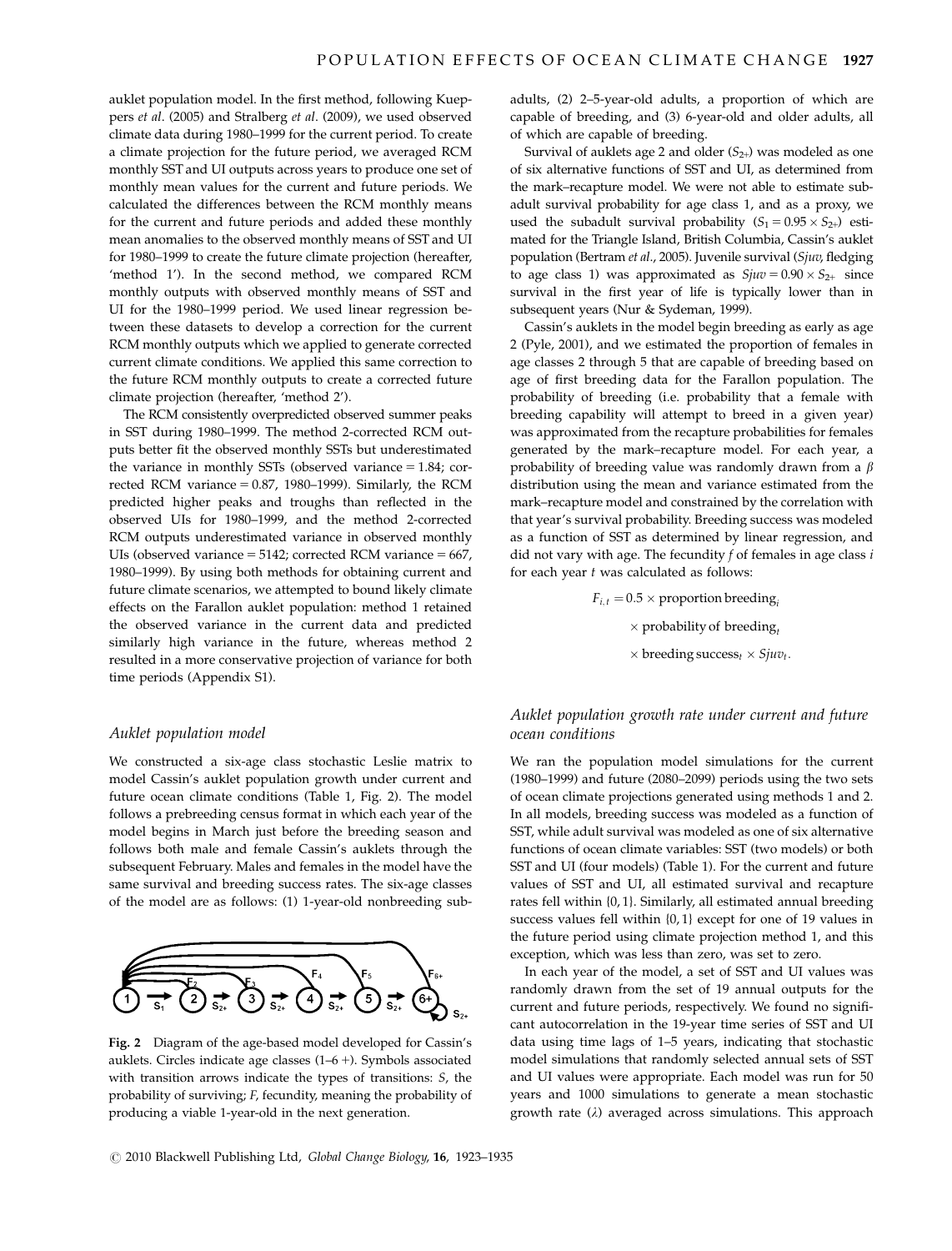## 1928 S. G. WOLF et al.

#### Table 1 Cassin's auklet population matrix used for model simulations

 $S_{i,t}$  for age classes  $i = juv$ , 1, and 2 + for each year t is defined as the following:

 $Sjuv_t = 0.90 \times S_{2+t}$  $S_{1t} = 0.95 \times S_{2+t}$  $S_{2+t} = \exp^{(5.517 - 0.025 \times (SSTnbd_t)^2)/(1 + \exp^{(5.517 - 0.025 \times (SSTnbd_t)^2)})}$  $=\exp^{(10.527-0.695\times SSTnbd_t)/(1+\exp^{(10.527-0.695\times SSTnbd_t)})}$  $=\exp^{(6.415-0.0277 \times (SSTnbd_t)^2-0.0000499 \times (UInbd_t)^2)/(1+\exp^{(6.415-0.0277 \times (SSTnbd_t)^2-0.0000499 \times (UInbd_t)^2 t)})}$  $=\exp^{(5.406-0.0244 \times (SSTnbd_t)^2-0.00208 \times UIIbrd_t) / (1+\exp^{(5.406-0.0244 \times (SSTnbd_t)^2-0.00208 \times UIIbrd_t)})}$  $=\exp^{(6.287-0.0278 \times (SSTnbd_t)^2-0.00489 \times UInbd_t) / (1+\exp^{(6.287-0.0278 \times (SSTnbd_t)^2-0.00489 \times UInbd_t)})}$  $=\exp^{(5.538-0.0244 \times (SSTnbd_t)^2-0.0000071 \times (UIIbrd_t)^2)/(1+\exp^{(5.538-0.0244 \times (SSTnbd_t)^2-0.0000071 \times (UIIbrd_t)^2_t)})}$ 

where  $SSTnbd<sub>t</sub>$  is the mean SST and  $UInbd<sub>t</sub>$  is the mean UI during the nonbreeding season, and  $UIlbrd<sub>t</sub>$  is the mean UI during the breeding season in year t.

 $F_{i,t} = f \times prop_i \times prob_t \times b s_t \times S j u v_t$  for age classes  $i = 1 - 6 +$  where f is the proportion of the population that is female (assumed to be 0.5), prop<sub>i</sub> is the proportion of female breeding birds in age class i (prop<sub>2</sub> = 0.25, prop<sub>3</sub> = 0.80, prop<sub>4</sub> = 0.92, prop<sub>6</sub> = 0.92, prop<sub>6</sub> + = 1),  $prob_t$  is the probability of a female breeding in year t,  $bs_t$  is the breeding success (number of chicks fledged per female) in year t, and  $Sjuv_t$  is the survival from fledging to 1-year-old in year  $t$ .

| $N_t \begin{bmatrix} 0 & F_2 & F_3 & F_4 & F_5 & F_{6+} \\ S_1 & 0 & 0 & 0 & 0 & 0 \\ 0 & S_{2+} & 0 & 0 & 0 & 0 \\ 0 & 0 & S_{2+} & 0 & 0 & 0 \\ 0 & 0 & 0 & S_{2+} & 0 & 0 \\ 0 & 0 & 0 & 0 & S_{2+} & S_{2+} \end{bmatrix}$ |  |  |  |
|--------------------------------------------------------------------------------------------------------------------------------------------------------------------------------------------------------------------------------|--|--|--|
|                                                                                                                                                                                                                                |  |  |  |
|                                                                                                                                                                                                                                |  |  |  |
|                                                                                                                                                                                                                                |  |  |  |
|                                                                                                                                                                                                                                |  |  |  |
|                                                                                                                                                                                                                                |  |  |  |

 $N_t$  is population size in year t, S is age-specific survival, and F is age-specific fecundity; SST, sea surface temperature; UI, upwelling index.

illustrated the predicted range of population outcomes over a 50-year time horizon of conservation relevance. We also estimated asymptotic stochastic growth rates for each model scenario by running single long runs of 50 000 years. The absolute differences between these asymptotic rates and the means of the 50-year growth rates were all  $\leq 0.004$  and thus we report only the means and variances of the growth rates based on the 50-year simulations.

# Results

.

#### Auklet demographic rates

Mean annual breeding success was significantly predicted by breeding season SST alone  $(\beta = -0.21,$  $P = 0.005$ ,  $r^2 = 0.29$ , adjusted  $r^2 = 0.26$ ) (Fig. 3a), both breeding season SST and UI (SST  $\beta = -0.16$ ; UI  $\beta = 0.0015; P = 0.01; r^2 = 0.31,$  adjusted  $r^2 = 0.25$ ), and by breeding season UI alone ( $\beta = 0.0034$ ,  $P = 0.022$ ,  $r^2$  = 0.20, adjusted  $r^2$  = 0.17). Breeding success generally decreased with increasing SST, where the lowest chick production typically occurred during El Niño events with some exceptions (i.e. complete breeding failure occurred in 2005 independent of an El Niño event) (Fig. 3a). Relationships between breeding success and oceanographic conditions during the nonbreeding season

were not significant. Accordingly, adult breeding success in the stochastic population model was modeled as a function of breeding season SST alone because the adjusted  $r^2$  values indicate that UI provided little explanatory power.

Annual variation in survival probability was most parsimoniously modeled as a function of oceanographic covariates, where survival probability did not differ between the sexes. Six survival models received considerable support ( $\Delta AIC_c$  score  $\leq$  2), two with an SST covariate and four with SST and UI covariates (Appendix S2). ANODEV tests indicated that these covariates were significant (Appendix S2). In the best-supported survival model ( $\Delta AIC_w = 0.212$ ), adult survival varied as a nonlinear function of nonbreeding season SST  $(\beta = -0.0250, 95\% \text{ CI: } -0.0347 \text{ to } -0.0153)$ , where the SST covariate accounted for 44% of annual variation in survival (Appendix S2). Survival probability decreased with increasing SST (Fig. 3b). Modeled survival probabilities were lowest during the anomalously warm 1983 and 1997 El Niño events when nonbreeding temperatures were  $1.4-2$  °C higher than the average during the 1980–2005 study period (Fig. 3b). In the best-supported model based on both SST and UI  $(\Delta AIC_w = 0.103)$ , adult survival varied as a nonlinear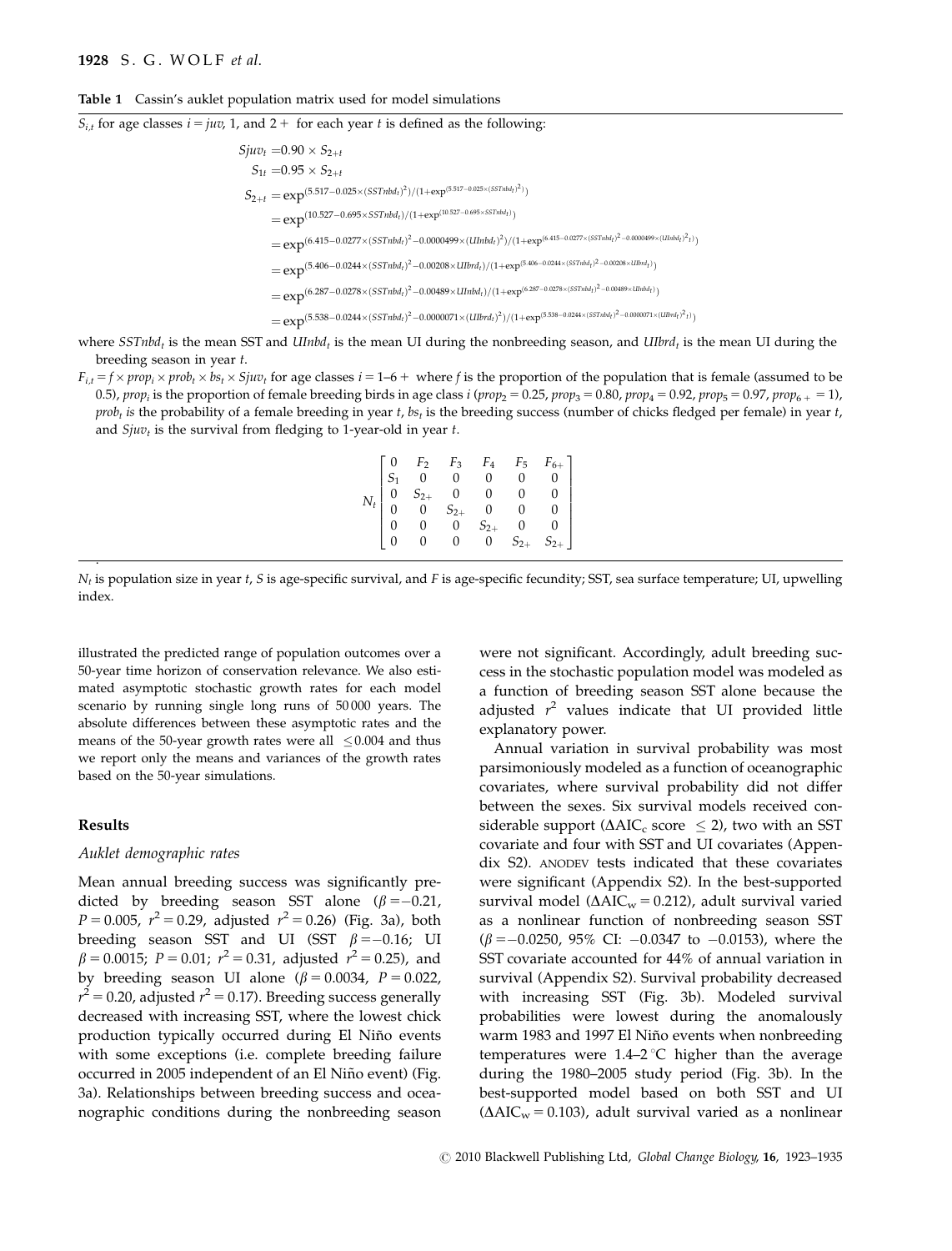function of nonbreeding SST and nonbreeding UI (SST  $\beta = -0.0277$ , 95% CI:  $-0.0398$  to  $-0.0156$ ; UI  $\beta = -0.0000499$ , 95% CI:  $-0.00018$  to 0.000078), where the UI covariate accounted for a small percentage (1.3%) of the annual variation in survival (Appendix S2). The most parsimonious models based on UI alone received very little support  $(\Delta AIC_w = 0.00001)$ . Accordingly, adult survival probabilities in the stochastic population model were modeled as logit functions of SST alone (two models) and of both SST and UI (four models), as reported in Table 1. Adult recapture probability, a proxy of breeding probability, was most parsimoniously modeled as a function of year and sex instead of oceanographic conditions, where recapture probabilities for females were higher than for males.

#### RCM projections

At Farallon Island, mean annual SST increased by 1.97  $\degree$ C between the current and future periods (Table 2) with the largest increases occurring during late summer and fall (Fig. 4a). Variance in mean annual SST increased only slightly in the future  $(+ 1.4\%)$ . Mean annual UI at Farallon Island decreased by 6% by the end of the century (Table 2), although changes in the UI varied considerably by month. UI increased in spring months (March–April) but declined during summer and fall months (May–October) (Fig. 4b). During the auklet breeding season from March to August, mean UI increased slightly  $(+0.9%)$  and UI variance increased considerably (27%). During the nonbreeding season from September to February, UI mean  $(-30%)$  and variance  $(-45%)$  decreased considerably. We detected no change in the mean date of upwelling onset since the transition to positive upwelling conditions occurred in April on average in both current and future projections.

Increases in SST were larger at the southern-most breeding site than at the northern-most site (Table 2). Temporal changes in SST were rather synchronous across auklet breeding sites in California with the largest increases occurring in late summer to fall across sites (Table 2, Fig. 4a). However, changes in UI were heterogeneous across sites (Table 2, Fig. 4b). At Castle Rock, mean UI increased during both the breeding and nonbreeding seasons, whereas at San Miguel Island, mean UI increased during the breeding season and decreased during nonbreeding months. We detected no changes in the mean date of upwelling onset at Castle Rock or San Miguel.

#### Auklet population model

To assess the validity of our population model for the Farallon auklet population, we ran the model using observed values of SST and UI for 1980–1999. The deterministic population growth rates for the six bestsupported models were extremely similar, ranging from 0.864 to 0.867, reflecting a  $\sim$ 13% annual decline in population size. Although annual estimates of population size are not available for this population, mean densities of occupied nests, which may provide a proxy of population size (Lee *et al.*, 2007), indicate a  $\sim$ 10% annual decline in population size between 1991 and 1999, which closely corresponds with the model predictions. Our estimates (mean  $\pm$  SE) of annual adult survival probabilities during 1982–2005, which ranged from 0.763  $\pm$  0.02, 0.763  $\pm$  0.03, and 0.764  $\pm$  0.03 for the six best-supported models, also compare well with estimates for Cassin's auklets at Farallon Island and elsewhere (Bertram et al., 2005; Lee et al., 2007).

Projected changes in the Farallon auklet population growth rate between current and future climate scenarios varied depending on the survival model and qclimate projections used (Table 3). When adult survival and breeding success were modeled as functions of SST using the best-supported survival model, the



Fig. 3 Significant relationships between (a) annual mean breeding success (number of chicks fledged per pair) and sea surface temperature (SST) ( $\degree$ C) during the breeding season and (b) modeled annual adult survival probability and SST ( $\degree$ C) during the nonbreeding season. The El Niño events of 1992, 1983, and 1997-1998 are labeled.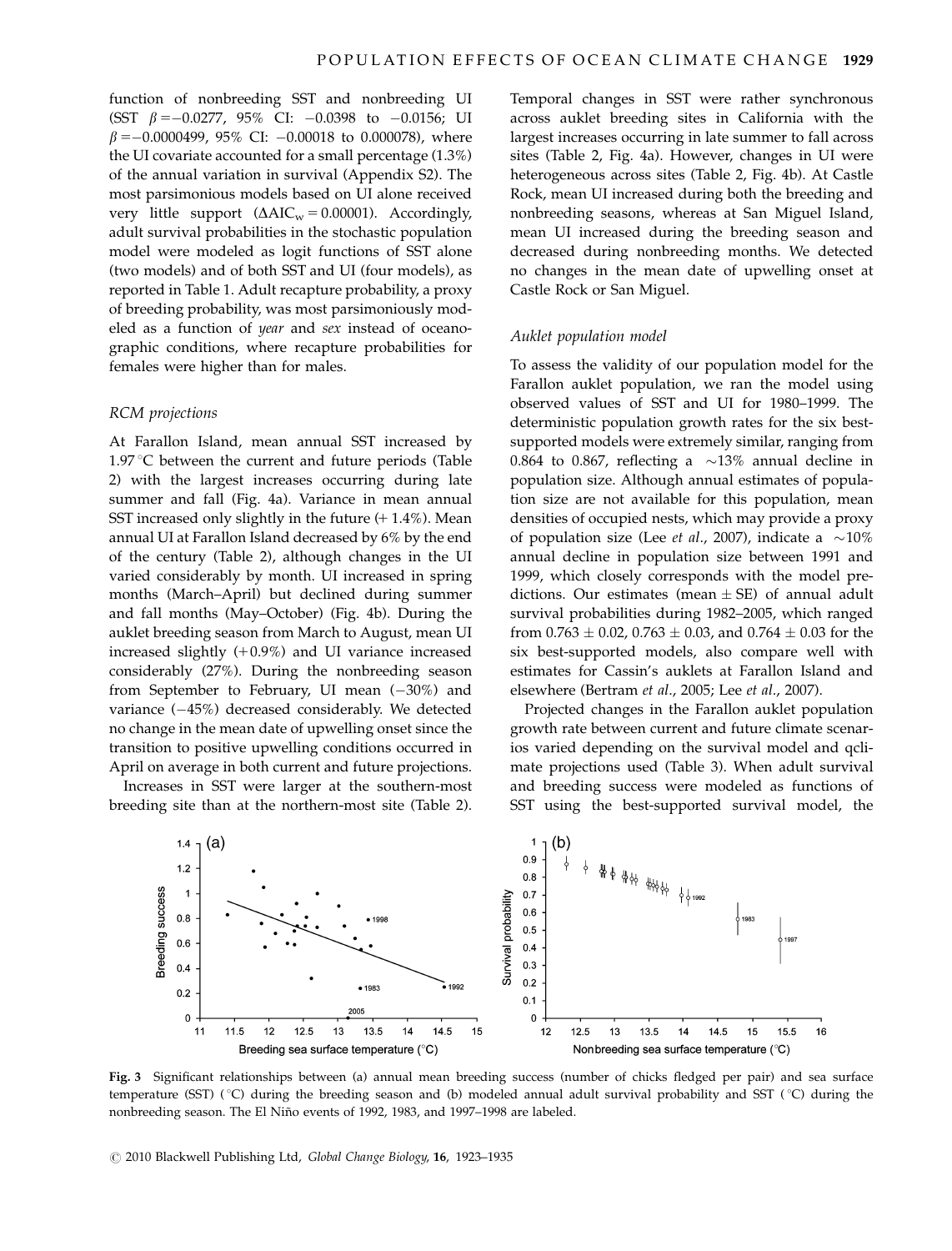

**Fig. 4** Change in (a) monthly mean sea surface temperature (°C) and (b) monthly mean upwelling index (m<sup>3</sup> s<sup>-1</sup> 100 m<sup>-1</sup> of coastline) between the future and current periods for the Castle Rock, Farallon Island, and San Miguel Island study regions. Error bars indicate SD.

Table 2 Annual and seasonal (breeding and nonbreeding season) changes in SST and UI between the future and current RCM projections averaged across each study region

|                  | Castle Rock       | Farallon          | San Miguel        |
|------------------|-------------------|-------------------|-------------------|
| Annual changes   |                   |                   |                   |
| SST              | $1.88 (+13.9\%)$  | $1.97 (+14.0\%)$  | $2.11 (+12.5%)$   |
| UI               | $10.33 (+24.5\%)$ | $-3.45(-6.2\%)$   | 4.75 $(+5.2\%)$   |
| Seasonal changes |                   |                   |                   |
| SST breeding     | $1.90 (+13.4\%)$  | $1.97 (+12.8\%)$  | $1.98 (+11.0\%)$  |
| SST nonbreeding  | $1.82 (+14.2\%)$  | $1.98 (+14.3\%)$  | $2.19 (+14.0\%)$  |
| UI breeding      | 13.45 (+11.5%)    | $0.67 (+0.9\%)$   | 14.82 $(+12.0\%)$ |
| UI nonbreeding   | $8.75 (+24.3\%)$  | $-10.88(-30.1\%)$ | $-10.27(-17.2\%)$ |

Values in parentheses indicate percent changes between the current and future periods. Units are  $°C$  for SST and  $m^3 s^{-1}$  100  $m^{-1}$  of coastline for UI.

SST, sea surface temperature; UI, upwelling index; RCM, regional climate model.

population growth rate decreased by 0.114 between the current and future periods under the more conservative climate projection (mean stochastic growth rate:  $\lambda_{\text{current}} = 0.911 \pm 0.006$ ,  $\lambda_{\text{future}} = 0.797 \pm 0.006$ ), and by 0.418 under the less conservative climate projection [mean stochastic growth rate:  $\lambda_{\text{current}} =$  $0.863 \pm 0.021$ ,  $\lambda_{\text{future}} = 0.445 \pm 0.023$  (Table 3; Fig. 5)]. Figure 5 illustrates the range of uncertainty in these projected population responses. Using the best-supported survival model based on SST and UI, the population growth rate decreased by 0.130 under the more conservative projection (mean stochastic growth rate:  $\lambda_{\text{current}} = 0.853 \pm 0.006$ ,  $\lambda_{\text{future}} = 0.723 \pm 0.005$ ) and by 0.445 under the less conservative projection (mean stochastic growth rate:  $\lambda_{\text{current}} = 0.860 \pm 0.020$ ,  $\lambda_{\text{future}}$  $= 0.415 \pm 0.024$ ) (Table 3). There were similar decreases in the auklet population growth rate under the four remaining survival models that received considerable support (i.e.  $\Delta AIC_c \leq 2$ ), with decreases of 0.11–0.13 under the more conservative climate projections and 0.40–0.45 under less conservative climate projections (Table 3).

#### Discussion

The Farallon Island Cassin's auklet population has already experienced a large-scale, climate-related population decline since the early 1970s (Lee et al., 2007). Our model suggests that ocean climate change will accelerate this decline. Under a mid-level emissions scenario, the RCM projected significant ocean climate change in the Farallon Island auklet foraging range by the end of the century, including a large  $(\sim 2 \degree C)$  increase in SST year-round and an intensification of spring upwelling followed by an overall decrease in summer and winter upwelling. Based on these future ocean climate conditions, the auklet population growth rate at this important breeding site is projected to experience an absolute decline of 11–45% by the end of the century, which would lead to rapid population extirpation. Although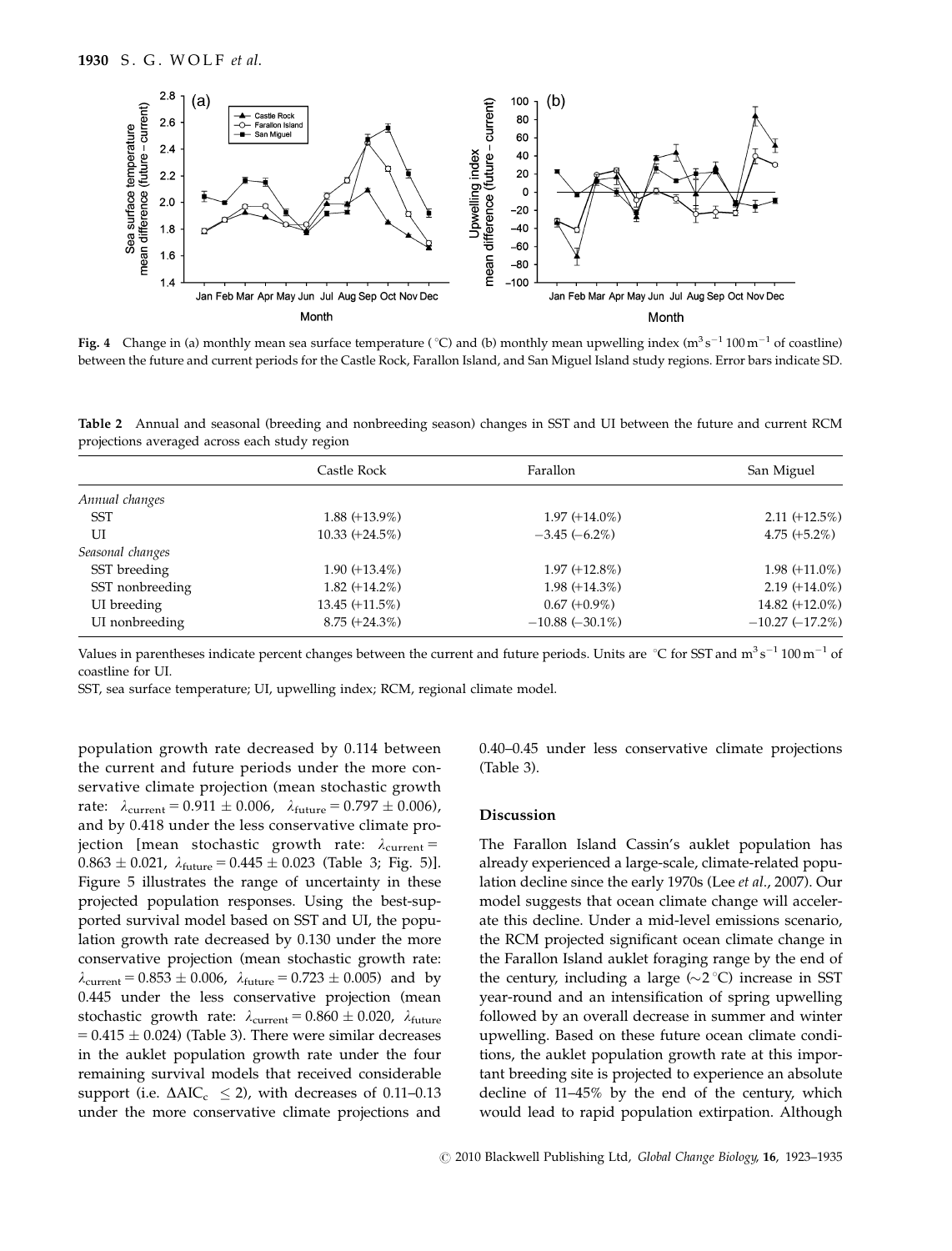| population aging the given and mate gai vival models for which $\Delta t$ here $\geq$ 2 |                |                           |                           |  |  |  |
|-----------------------------------------------------------------------------------------|----------------|---------------------------|---------------------------|--|--|--|
| Survival model                                                                          | $AIC_c$ weight | Method $1 \Delta \lambda$ | Method $2 \Delta \lambda$ |  |  |  |
| $\varphi$ (SSTnbd <sup>2</sup> )                                                        | 0.21           | $-0.418$ (0.863, 0.445)   | $-0.114(0.911, 0.797)$    |  |  |  |
| $\varphi$ (SSTnbd)                                                                      | 0.16           | $-0.401$ (0.863, 0.462)   | $-0.117(0.910, 0.793)$    |  |  |  |
| $\varphi$ (SSTnbd <sup>2</sup> , UInbd <sup>2</sup> )                                   | 0.10           | $-0.445(0.860, 0.415)$    | $-0.130(0.853, 0.723)$    |  |  |  |
| $\varphi$ (SSTnbd <sup>2</sup> , UIbrd)                                                 | 0.09           | $-0.409$ (0.863, 0.454)   | $-0.115(0.896, 0.781)$    |  |  |  |
| $\varphi$ (SSTnbd <sup>2</sup> , UInbd)                                                 | 0.09           | $-0.447$ (0.859, 0.412)   | $-0.130(0.877, 0.747)$    |  |  |  |
| $\varphi$ (SSTnbd <sup>2</sup> , UIbrd <sup>2</sup> )                                   | 0.09           | $-0.409$ (0.863, 0.454)   | $-0.114$ (0.902, 0.788)   |  |  |  |
|                                                                                         |                |                           |                           |  |  |  |

**Table 3** Absolute change in mean stochastic population growth rate between 1980–1999 and 2080–2099 ( $\lambda_{\text{future}} - \lambda_{\text{current}} = \Delta \lambda$ ) and current and future mean stochastic population growth rates shown in parentheses (current, future) for the Farallon auklet population using the six alternate survival models for which  $\triangle AIC \le 2$ 

Results are shown using the less conservative (method 1) and more conservative (method 2) climate projections. In all models, breeding success is modeled as a linear function of breeding season SST, recapture probability is modeled as a function of year and sex, and survival probability is modeled as a function of SST or SST and UI as denoted. SSTnbd denotes SST during the nonbreeding season, UInbd denotes UI during the nonbreeding season, and UIbrd denotes UI during the breeding season.

SST, sea surface temperature; UI, upwelling index;  $AIC_{c}$ , Akaike's information criteria corrected for small sample sizes.



Fig. 5 Histogram of the stochastic population growth rate for the Farallon auklet population showing 1000 simulations run over 50 years during the current and future periods under the (a) less conservative (method 1) and (b) more conservative (method 2) climate projections, using the best supported model for breeding success and survival.

the exact values for average population change should not be taken too literally due to climate variability, now and projected into future, the overwhelming negative shifts in population growth with predicted climate change appear robust. Because breeding success of Farallon auklets covaries with population parameters of other important predators in the CCE (i.e. return rates of Sacramento River fall Chinook salmon) (Roth et al., 2007), climate change-related impacts to auklet populations may be harbingers of effects on other plankton predators in this system.

Our RCM also indicates that future changes in upwelling intensity and timing of peak upwelling are likely to vary across California's most important auklet breeding sites. At San Miguel Island in southern California, mean increases in upwelling during the breeding season and mean decreases in upwelling during the nonbreeding season approximate patterns at Farallon

Island, suggesting that population consequences for auklets may be similar at these sites. At Castle Rock in northern California, increases in upwelling during the breeding and nonbreeding seasons could moderate the impacts of ocean warming, although increased wind-induced upwelling might also result in negative impacts on biological productivity as discussed further below. Overall, nonsynchronous changes in upwelling projected across the CCE are likely to produce a mosaic of climate impacts and auklet population responses across the system.

# Improving population forecasts

Seabirds have proven to be important indicators of ocean climate dynamics in the CCE and elsewhere because they exhibit interannual variability in breeding parameters, survival, and abundance relative to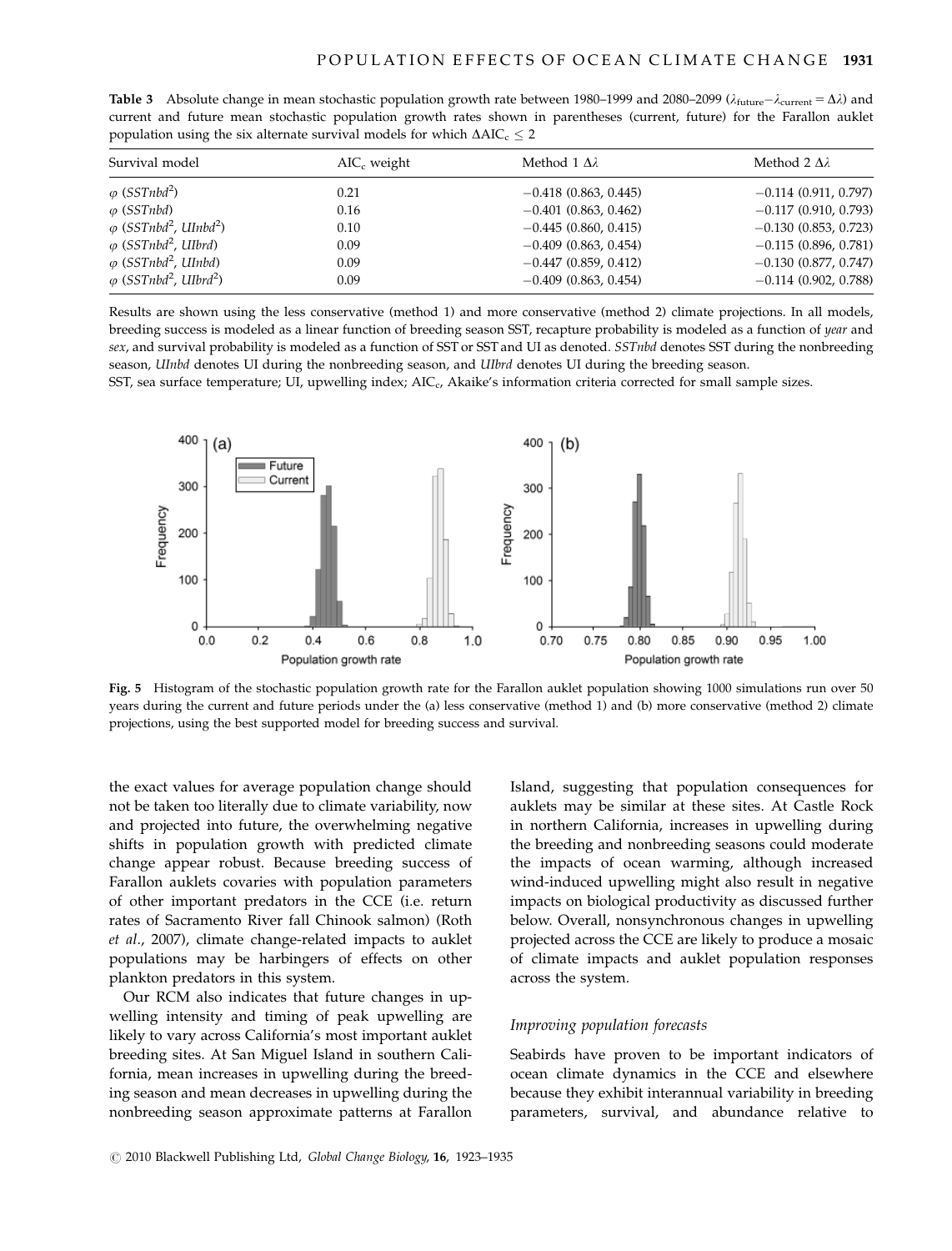ocean climate variability (Briggs et al., 1987; Ainley et al., 1995; Sydeman et al., 2001; Hyrenbach & Veit, 2003; Piatt et al., 2007). Zooplanktivorous seabirds may be particularly informative indicators because they forage low in the tropic web and are more directly linked to primary production and the oceanographic processes that regulate this production. We projected ocean climate impacts on a zooplanktivorous seabird for which relationships between demography and climate variability are relatively well-understood. However, our population forecasts for this well-studied species were limited by the constraints of climate and population models. We discuss how the conservation utility of population projections could be enhanced by improvements to the RCM and population model.

Climate model limitations. A primary limitation of the RCM is its failure to capture some important physical indices that influence biological processes relevant to auklets in the CCE. The RCM simulates a subset of oceanographic processes important to biological productivity, principally SST and wind speed and direction. However, model measures of ocean temperature at depth (in addition to the surface) would provide a better index of how the upwelling of cold, nutrientrich water would be affected by climate change. The warming of the upper ocean can inhibit the upward mixing of cold, nutrient-rich water by increasing thermal stratification, that is, by intensifying the density differences between the warmer surface layer and deeper, cold layer (Di Lorenzo & Miller, 2005; Harley et al., 2006). In addition, surface warming can result in the deepening of the thermocline (i.e. a deepening of warmer waters), as is already being observed in coastal regions of the CCE (Palacios et al., 2004; Di Lorenzo & Miller, 2005), meaning that upwelling-favorable winds are more likely to bring warm, nutrient-poor waters to the surface. Model projections of temperature at depth would allow a better understanding of whether the intensification of spring and summer upwelling-favorable winds projected for some regions would be sufficient to overcome increases in thermal stratification and a deepening of the thermocline to allow the upwelling of deep, nutrient-rich water.

Our approach was also limited by the use of one climate model and one realization of that model. The choice of climate models and emissions scenarios can influence forecasts of species responses to climate change, where the use of models that best-simulate observed climate conditions, multiple realizations of each model, and a range of emissions scenarios may provide a more robust approximation of species responses (Beaumont et al., 2008). We chose the RCM because it was wellvalidated for the CCE and provided good simulations of current climate variability at spatial scales relevant to auklets. However, our projections would be improved by using a wider range of models and emissions scenarios.

Population model limitations. Our population model could be improved by a better understanding of (1) additional factors that affect auklet demographic rates; (2) biological responses to novel combinations of physical conditions; (3) biological responses to changes in the timing of physical processes; and (4) auklet movement potential and changes in species interactions under changing climate conditions. Consistent with the large body of studies that have detected significant relationships between seabird demographic rates and ocean climate variables, our study found that seasonal SST explained 44% of the variation in annual adult survival and 29% of the variation in annual breeding success. Nonetheless, the unaccounted-for variation in auklet demographic rates indicates that our model did not capture all factors important to auklet demography. It is possible that ocean climate indices not used in this study may provide better explanatory power – for example, sea surface height (Wolf et al., 2009) or basin scale indices (Lee et al., 2007). For Farallon auklets, predation by western gulls (Larus occidentalis) may have some influence on survival and breeding success, but currently there is little evidence that many factors that have been shown to influence seabird demography (i.e. fisheries depletion of prey, fisheries bycatch of birds, disease, introduced species, competition) significantly affect Farallon auklets. It is also likely that even with the best information, a substantial fraction of the process variance in demographic rates will remain unexplainable for most populations. In this case, another way to improve predictions would be to incorporate both assignable and unassignable annual variance in demographic rates into model predictions (Bakker et al., 2009).

In our model, the Farallon auklet population responded negatively to future increases in SST and decreases in upwelling within the foraging range because these conditions are similar to those that occur during strong modern-day El Niño events (i.e. 1982–1983, 1997–1998), when the slackening of upwelling-favorable winds coupled with the northward transport of warm water typically results in breeding failures and increased mortality of auklets. While some modeling studies suggest that the future Pacific Ocean may move into a prolonged El Niño-like state (Jackson, 2008; Lenton et al., 2008), whether present-day El Niño events provide an appropriate proxy for future ocean conditions in the auklet foraging range is as yet uncertain. The RCM also projects novel ocean conditions in the foraging range of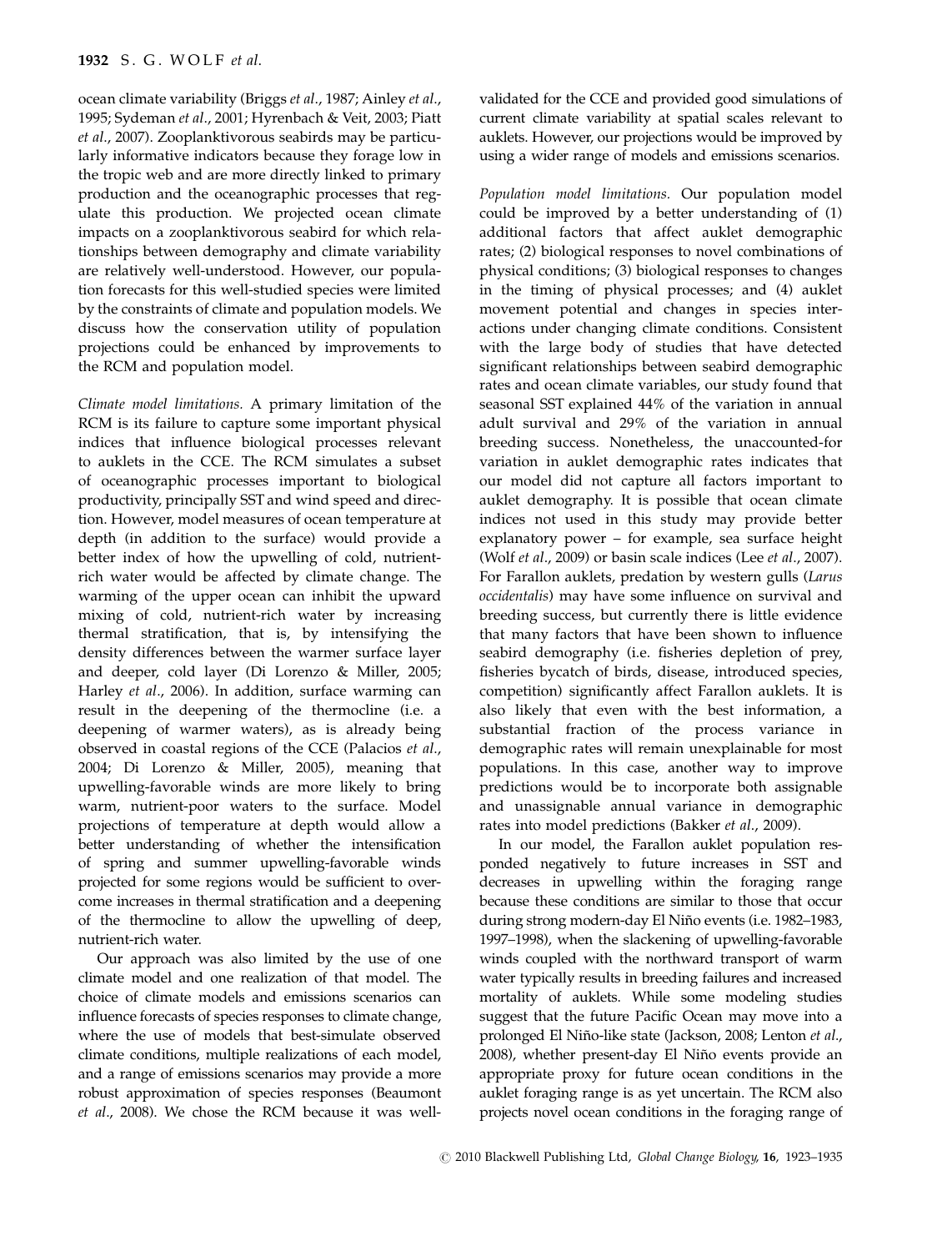northern California auklet populations – ocean warming accompanied by increases in upwelling-favorable winds – which are not analogous to modern-day conditions. How these nonanalogue conditions will affect biological processes is uncertain, although current biological responses to intense wind-driven upwelling in the CCE lend insights. First, although increased upwelling may help drive deeper nutrient-rich water to the surface, upwelling that is too vigorous or persistent may limit phytoplankton blooms (Kudela et al., 2008) and increase the advection of zooplankton larvae offshore, reducing their availability to coastal predators (Abraham & Sydeman, 2004; Harley et al., 2006). Accordingly, auklet euphausiid prey and many other marine organisms with planktonic life history stages appear to have an 'optimal environmental window' in which population growth initially increases with upwelling intensity but decreases when upwelling becomes too intense and persistent (Cury & Roy, 1989). In addition, increases in wind-driven upwelling have been linked to the emergence of anoxia and hypoxia in shelf waters of the northern CCE in recent years (Chan et al., 2008), which has resulted in the mortality of marine organisms (Grantham et al., 2004). Thus, although auklet survival and breeding success increase with intensified upwelling in our model, Cassin's auklets may not necessarily experience a benefit in regions projected to have more intense upwelling in the future.

Our population modeling effort would improve from a better understanding of how changes in the timing and length of the upwelling season will affect Cassin's auklet demographic rates. Auklet breeding success is sensitive to the timing of upwelling as evidenced by the unprecedented breeding failure of the Farallon population in 2005 following a 1-month delay in the onset of upwelling (Sydeman et al., 2006). Although our RCM projected no change in the onset of upwelling at Farallon Island, the model did project declines in the magnitude of summer and early fall upwelling which could result in a truncated upwelling season in the future. Upwelling near Farallon Island typically continues through October (Wolf et al., 2009) and may be important for sustaining production into winter. Importantly, in cold, productive years when coastal upwelling is prolonged late into the summer, Cassin's auklets are able to rear a second chick and substantially increase breeding success (Wolf et al., 2009). Thus, future declines in summer upwelling projected for Farallon Island could result in unfavorable conditions for second chick production, which is not well-captured by our model.

Finally, our population model does not integrate the capacity of auklets to respond to changing climate conditions by moving to more suitable locations or through adaptive change (phenotypic plasticity or microevolutionary change), nor does it incorporate altered responses

of auklet prey, predators, and competitors to ocean climate change. In terms of movement, like many other seabirds Cassin's auklets exhibit high breeding-site fidelity, and predator-free breeding islands are scarce in many regions of the CCE, both of which may limit the auklet's ability to relocate to new breeding sites. Because the Farallon auklet population appears to forage in the vicinity of the colony year-round (Ainley et al., 1990a), Farallon auklets may also have a lower tendency to move to better foraging sites under changing climate conditions than assumed for many seabirds. Cassin's auklets exhibit variation in timing of breeding and selected prey species across widely spaced populations in the CCE (Wolf et al., 2009) which may indicate some potential to shift phenology and prey in relation to changing climate conditions. However, in years of delayed or disrupted upwelling, Farallon auklets tend to experience breeding failures even when they shift their timing of breeding (Sydeman et al., 2006), suggesting a more limited potential for successful responses to ocean climate change. Moreover, there is little evidence for evolutionary adaptation in vertebrates to climate warming (Gienapp et al., 2008). In terms of changing species interactions, one of the primary prey species for the Farallon auklet population, the krill Euphausia pacifica, is a cold water species whose availability and recruitment are linked to colder SSTs and stronger upwelling (Marinovic et al., 2002; Brinton & Townsend, 2003). Accordingly, the proportion of E. pacifica adults in the auklet diet increases in cold springs (Abraham & Sydeman, 2006). Therefore, future projected increases in ocean temperature and decreases in upwelling surrounding Farallon Island may result in reduced availability of key auklet prey species. Future modeling of climate change effects on auklet prey species will be important for strengthening insights into auklet population responses.

# Conclusions

Our results suggest that projected ocean climate change under a mid-level emissions scenario is likely to result in the extirpation of the Farallon Island Cassin's auklet population since the oceanographic environment surrounding Farallon Island will not provide favorable year-round foraging conditions for auklets by the end of the century. In addition, predictable foraging locations for auklet populations across the CCE are likely to change, necessitating movement by auklet populations to find better breeding and wintering conditions. Overall, these results indicate that Cassin's auklet should be a priority for climate-integrated conservation strategies that increase the resilience of auklets to climate change by protecting colony sites across the auklet range and reducing nonclimate stressors at breeding colonies and at sea.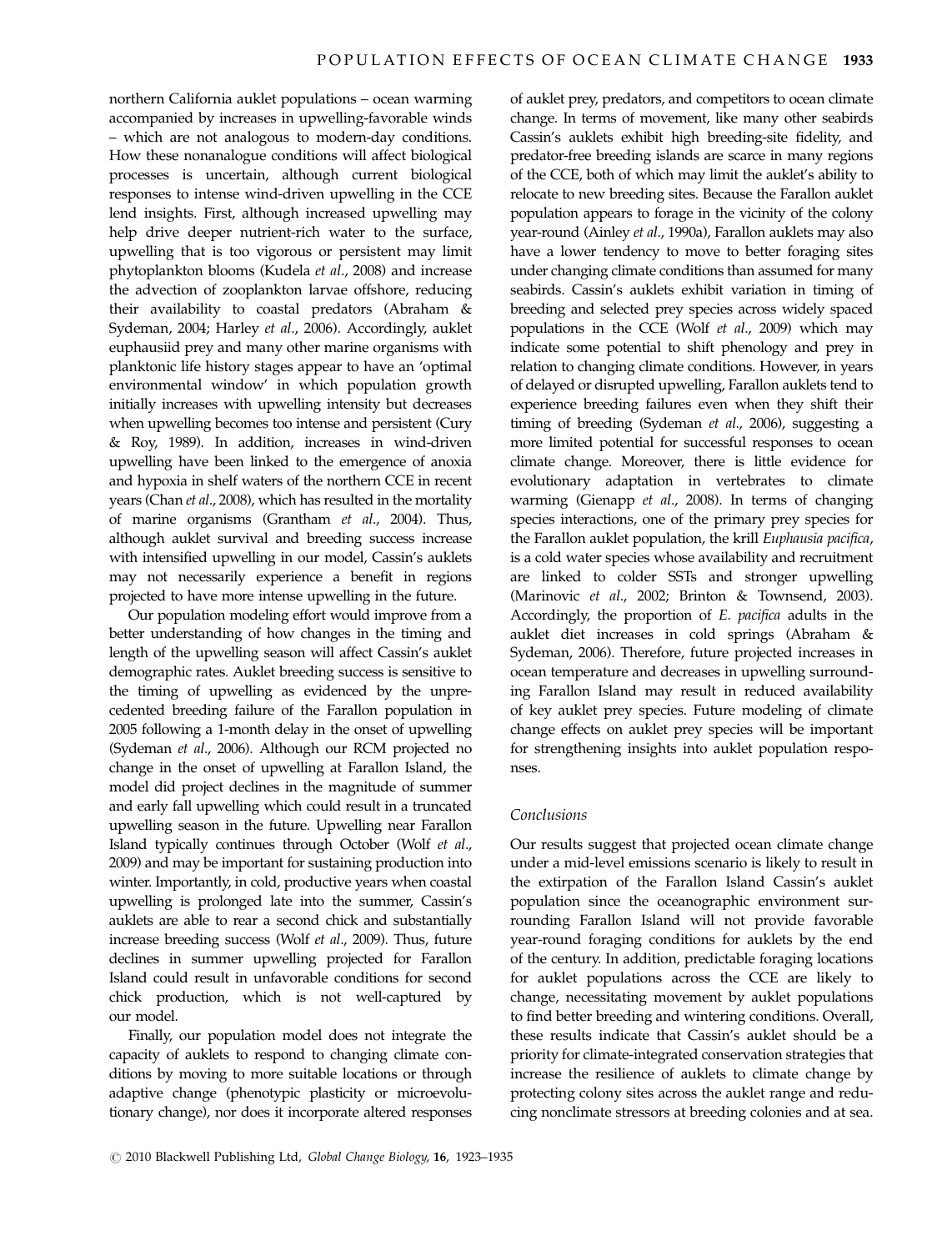In a larger sense, despite the limitations of our models, these first order attempts to forecast the population consequences of climate change are useful in bounding the range of potential population change, setting emissions targets, and informing conservation strategies to help mitigate population declines for marine species.

# Acknowledgements

We thank the staff and volunteers at PRBO Conservation Science for field and logistical support in collecting the auklet data. We thank Raphe Kudela, Bernie Tershy, and two anonymous reviewers for providing helpful guidance on the manuscript and analyses. Funding was provided in part by graduate fellowships from the National Science Foundation and the Center for the Dynamics and Evolution of the Land Sea Interface at the University of California, Santa Cruz.

#### References

- Abraham CL, Sydeman WJ (2004) Ocean climate, euphausiids and auklet nesting: inter-annual trends and variation in phenology, diet, and growth of a planktivorous seabird, Ptychoramphus aleuticus. Marine Ecology Progress Series, 274, 235–250.
- Abraham CL, Sydeman WJ (2006) Prey-switching by Cassin's auklet Ptychoramphus aleuticus reveals seasonal climate-related cycles of Euphausia pacifica and Thysanoessa spinifera. Marine Ecology Progress Series, 313, 271–283.
- Ådahl E, Lundberg P, Jonzén N (2006) From climate change to population change: the need to consider annual life cycles. Global Change Biology, 12, 1627–1633.
- Adams J, Takekawa JY, Carter HR (2004) Foraging distance and home range of Cassin's auklets nesting at two colonies in the California Channel Islands. Condor, 106, 618–637.
- Ainley DG, Boekelheide RJ, Morrel SH, Strong CS (1990a) Cassin's auklet. In: Seabirds of the Farallon Islands (eds Ainley DG, Boekelheide RJ), pp. 306–338. Stanford University Press, Stanford, CA.
- Ainley DG, Strong CS, Penniman TM, Boekelheide RJ (1990b) The feeding ecology of Farallon seabirds. In: Seabirds of the Farallon Islands (eds Ainley DG, Boekelheide RJ), pp. 51–127. Stanford University Press, Stanford, CA.
- Ainley DG, Sydeman WJ, Norton J (1995) Upper trophic level predators indicate interannual negative and positive anomalies in the California Current food web. Marine Ecology Progress Series, 118, 69–79.
- Araújo MB, Rahbek C (2006) How does climate change affect biodiversity? Science, 313, 1396–1397.
- Auad G, Miller A, Di Lorenzo E (2006) Long-term forecast of oceanic conditions off California and their biological implications. Journal of Geophysical Research-Oceans, 111, C09008, doi: [10.1029/2005JC003219.](10.1029/2005JC003219)
- Bakker VJ, Doak D, Roemer GW et al. (2009) Incorporating ecological drivers and uncertainty into a demographic population viability analysis for the island fox. Ecological Monographs, 79, 77–108.
- Bakun A (1973) Coastal upwelling indices, West Coast of North America, 1946–71. US Department of Commerce, NOAA Technical Report, NMFS SSRF-671, 103 pp.
- Barber RT, Chavez FP (1983) Biological consequences of El Niño. Science, 222, 1203–1210.
- Barth JA, Menge BA, Lubchenco J et al. (2007) Delayed upwelling alters nearshore coastal ocean ecosystems in the northern California current. Proceedings of the National Academy of Sciences of the United States of America, 104, 3719–3724.
- Beaumont LJ, Hughes L, Pitman AJ (2008) Why is the choice of future climate scenarios for species distribution modelling important? Ecology Letters, 11, 1135–1146.
- Bertram DE, Harfenist A, Smith BD (2005) Ocean climate and El Niño impacts on survival of Cassin's auklets from upwelling and downwelling domains of British Columbia. Canadian Journal of Fisheries and Aquatic Science, 62, 2841–2853.
- Bertram DF, Jones IL, Cooch EG, Knechtel HA, Cooke F (2000) Survival rates of Cassin's and rhinoceros auklets at Triangle Island, British Columbia. Condor, 102, 155–162.
- Bertram DF, Mackas DL, McKinnell SM (2001) The seasonal cycle revisited: interannual variation and ecosystem consequences. Progress in Oceanography, 49, 283–307.
- Botkin DB, Saxe H, Araujo MB et al. (2007) Forecasting the effects of global warming on biodiversity. Bioscience, 57, 227–236.
- Boyd WS, McFarlane Tranquilla L, Ryder JL, Shisko SG, Bertram DF (2008) Variation in marine distributions of Cassin's auklets breeding at Triangle Island, British Columbia. Auk, 125, 158–166.
- Briggs KT, Tyler WB, Lewis DB, Carlson DR (1987) Bird communities at sea off California: 1975–1983. Studies in Avian Biology, 11, 1–74.
- Brinton E, Townsend A (2003) Decadal variability in abundances of the dominant euphausiid species in southern sectors of the California Current. Deep-Sea Research Part II – Topical Studies in Oceanography, 50, 2449–2472.
- Burnham KP, Anderson DR (2002) Model Selection and Multimodel Inference. Springer-Verlag, New York.
- Chan F, Barth JA, Lubchenco J, Kirincich A, Weeks H, Peterson WT, Menge BA (2008) Emergence of anoxia in the California Current large marine ecosystem. Science, 319, 920.
- Cheal AJ, Delean S, Sweatman H, Thompson AA (2007) Spatial synchrony in coral reef fish populations and the influence of climate. Ecology, 88, 158–169.
- Choquet R, Reboulet AM, Lebreton JD, Giminez O, Pradel R (2005) U-CARE 2.2 User's Manual. CEFE, Montpelier.
- Cury R, Roy C (1989) Optimal environmental window and pelagic fish recruitment success in upwelling areas. Canadian Journal of Fisheries and Aquatic Science, 46, 670–680.
- Dai A, Wigley TML, Boville A, Kiehl JT, Buja LE (2001) Climates of the twentieth and twenty-first centuries simulated by the NCAR climate system model. Journal of Climate, 14, 485–519.
- Diffenbaugh NS, Snyder MA, Sloan LC (2004) Could CO<sub>2</sub>-induced land-cover feedbacks alter near-shore upwelling regimes? Proceedings of the National Academy of Sciences of the United States of America, 101, 27–32.
- Di Lorenzo E, Miller AJ (2005) The warming of the California Current System: dynamics and ecosystem implications. Journal of Physical Oceanography, 35, 336–362.
- Gienapp P, Teplitsky C, Alho JS, Mills A, Merila J (2008) Climate change and evolution: disentangling environmental and genetic responses. Molecular Ecology, 17, 167–178.
- Grantham BA, Chan F, Nielsen KJ et al. (2004) Upwelling-driven nearshore hypoxia signals ecosystem and oceanographic changes in the northeast Pacific. Nature, 429, 749–754.
- Grosbois V, Henry PY, Blondel J, Perret P, Lebreton JD, Thomas DW, Lambrechts MM (2006) Climate impacts on Mediterranean blue tit survival: an investigation across seasons and spatial scales. Global Change Biology, 12, 2235-2249
- Hannah L, Midgley GF, Millar D (2002) Climate change-integrated conservation strategies. Global Ecology and Biogeography, 11, 485–495.
- Harley CDG, Hughes AR, Hultgren KM et al. (2006) The impacts of climate change in coastal marine systems. Ecology Letters, 9, 228–241.
- Helmuth B, Broitman BR, Blanchette CA et al. (2006) Mosaic patterns of thermal stress in the rocky intertidal zone: implications for climate change. Ecological Monographs, 76, 461–479.
- Hipfner JM (2008) Matches and mismatches: ocean climate, prey phenology, and breeding success in a zooplanktivorous seabird. Marine Ecology Progress Series, 368, 295–304.
- Hoegh-Guldberg O (2005) Climate change and marine ecosystems. In: Climate Change and Biodiversity (eds Lovejoy T, Hannah L), pp. 256–273. Yale University Press, New Haven.
- Hunter CM, Caswell H, Runge MC, Regehr EV, Amstrup SC, Stirling I (2007) Polar bears in the Southern Beaufort Sea II: Demography and Population Growth in Relation to Sea Ice Conditions. USGS Science Strategy to Support U.S. Fish and Wildlife Service Polar Bear Listing Decision. US Geological Survey, Reston, VA.
- Huyer A (1983) Coastal upwelling in the California Current System. Progress in Oceanography, 12, 259–284.
- Hyrenbach KD, Veit RR (2003) Ocean warming and seabird communities of the southern California Current System (1987–98): response at multiple temporal scales. Deep-Sea Research II, 50, 2537–2565.
- Jackson JBC (2008) Ecological extinction and evolution in the brave new ocean. Proceedings of the National Academy of Sciences of the United States of America, 105, 11458–11465.
- Jenouvrier S, Caswell H, Barbraud C, Holland M, Stroeve J, Weimerskirch H (2009) Demographic models and IPCC climate projections predict the decline of an emperor penguin population. Proceedings of the National Academy of Sciences of the United States of America, 106, 1844–1847.
- Kudela RM, Banas NS, Barth JA et al. (2008) New insights into controls and mechanisms of plankton productivity in coastal upwelling waters of the Northern California Current System. Oceanography, 21, 46–59.